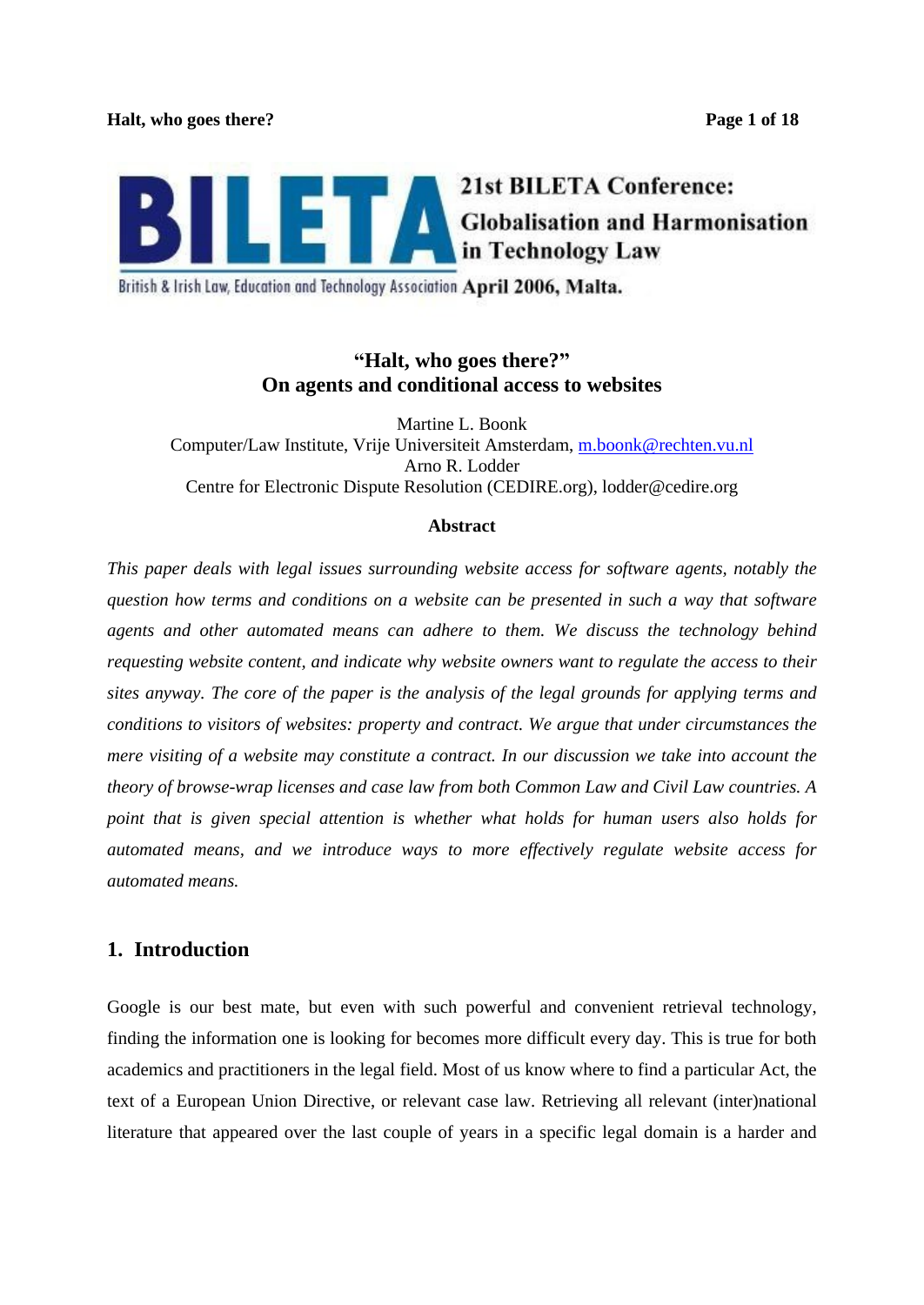## **Halt, who goes there?** Page 2 of 18

more time consuming exercise. And how often is not much of your valuable time spent on finding relevant address information, or discovering who outside your core business is specialized in a particular topic?

It has been argued that given the enormous amount of information that is disseminated, we have no choice but to rely on others to sort out for us what is relevant and reliable (Rabinovich-Einy 2003). Others, however, cost money and their time is limited too. A better option is to let the technology do the job. Google does this quite well, but still requires the entering of queries by a human user. We believe that the amount of time it takes users to find relevant information could significantly decrease through the use of agent technology. For those who are not familiar with the concept, put simply, agents are pieces of software that perform tasks for their users, such as searching on the internet for relevant information, without the need for the human user to constantly monitor and instruct the agent. Basically, a general command or series of commands suffice. Comparable to a human agent acting on your behalf, which is also where it got its name from. For these computer agents to perform their tasks, they need access to websites. This paper deals with legal issues surrounding website access for software agents.

When it comes to the number of hits on a website, website owners have a somewhat paradoxical approach. At first sight, most of them want as many visitors as possible, but some guests are not really that welcome. As a matter of fact, website owners are keen on controlling access to protect their web site content against all kinds of unwanted access. In this respect, they often try and prevent spiders, crawlers, search agents and other automated browsing programs from accessing certain web pages or even the entire web site. Technological measures such as requiring a username and password can be helpful here, but they are not a panacea. After all, website owners do not want to discourage the right kind of users to easily access their web pages.

We will discuss whether website owners can successfully communicate terms and conditions concerning access to their website to both human users and automated means such as software agents. Since agent technology is currently being developed to offer users assistance in conquering the problem of over-abundance of information, this article focuses on website access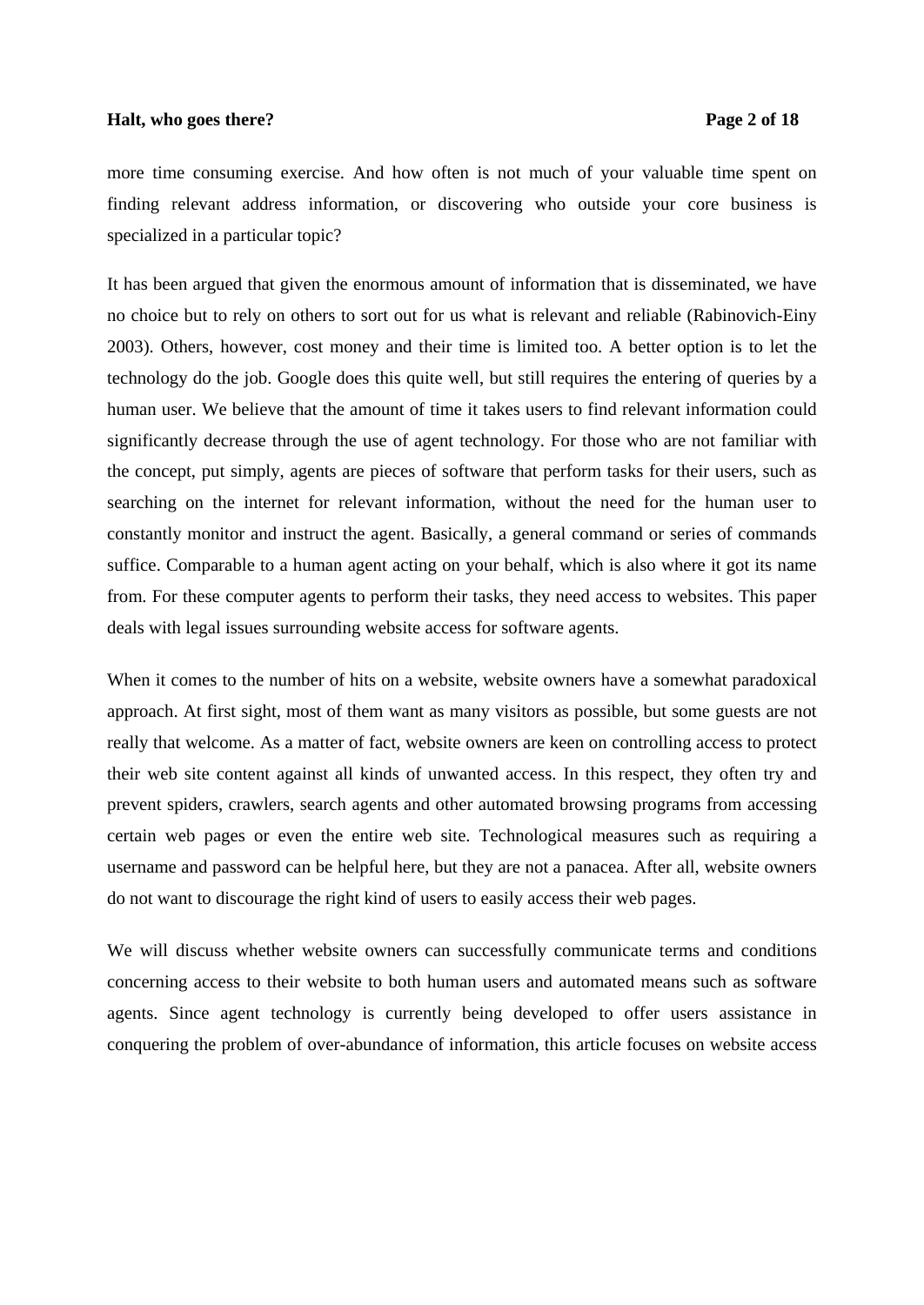## **Halt, who goes there?** Page 3 of 18

for software agents. Note though that this issue is not only important forthe development of intelligent agent software, but also for search engines and other search tools. $<sup>1</sup>$ </sup>

This paper is structured as follows. We first discuss the technology behind requesting website content, and why providers want to regulate access. The core of the paper is the analysis of the legal grounds for regulating behaviour on websites: property (section 4) and in particular a possible contractual basis (section 5) are discussed. These legal issues are addressed with a focus on both European legislation and the US Common Law doctrine. We end the paper with a proposal as to how more effectively regulate website access, and some concluding remarks.

# **2. Technology behind requesting website content**

In order to understand the legal analysis in this paper, we need first to explain what happens technically when a web page is requested by a user. First, a URL is entered into a web browser. A web browser can communicate with web servers through the use of the HTTP-protocol. It sends a HTTP-request to the web server of the website concerned. There are not less than eight methods to request data on a web server. A so-called "GET-request", with which a copy of a particular web page can be requested, is the most common request.<sup>2</sup> The web server then returns the requested information to the computer on which the requesting program is located. Information on a website generally consists of documents written in HTML (Hyper Text Markup-Language). Additionally, a HTML document can refer to files that contain text, images, audio and video images. Such files are also passed on from the hosting web server to the requesting program.

When it comes to requesting web pages, automated browsing programs, including intelligent search agents, use the same HTTP-protocol as browsers do, sending get-requests for web pages themselves. For that reason, from a single request for a web page, a website owner is unable to distinguish between visits to her website by automated browsing programs and humans with browsers.

<sup>&</sup>lt;sup>1</sup> For a survey of the current state of affairs of software agent technology in general, see the Agent Link III roadmap at <http://www.agentlink.org/roadmap/index.html>.<br><sup>2</sup> For more information, see [<http://www.w3.org/Protocols/rfc2616/rfc2616.html>](http://www.w3.org/Protocols/rfc2616/rfc2616.html>).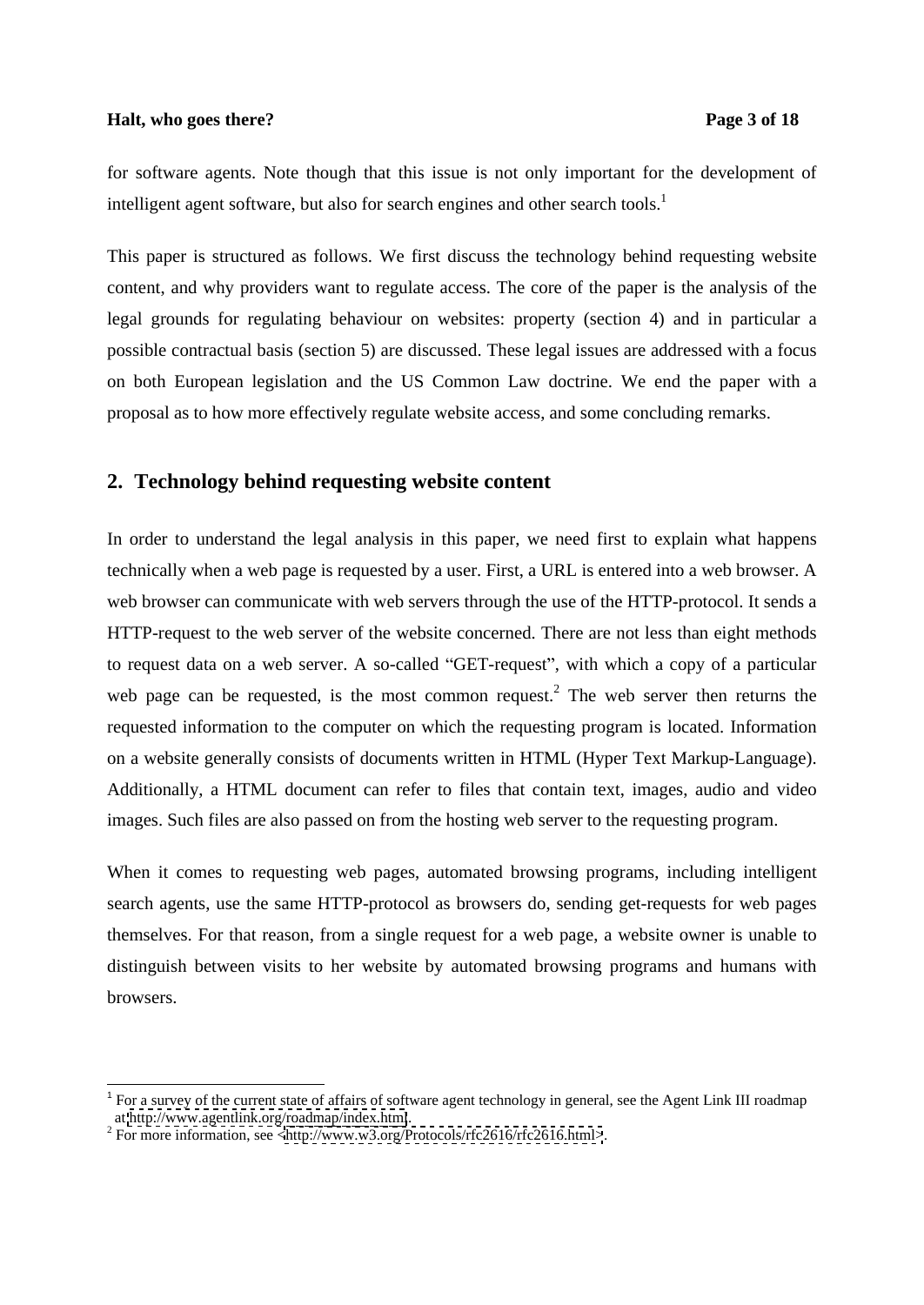## **Halt, who goes there?** Page 4 of 18

In fact, the real difference between humans using a web browser and automated browsing programs lies in what happens to the requested information once it has been downloaded. Human users generally request a web page to view it on their computer screen, whereas automated browsing programs may process the downloaded data for other purposes, e.g. to compose a search index. More advanced search programs may process the data in a more sophisticated way, e.g. by searching for a specific phrase on a web page. Intelligent agents for example, tend to search for specific information, rather than crawling the web and harvesting every web page they come across (Boonk *et al.* 2005).

Content on a server can also be disclosed via other means than the WWW. When the content owner provides a different means for accessing content, this content can be viewed without a web browser. Google Web APIs service for example, is an Application Programming Interface (API) which enables users to directly send queries to Google's index of web pages in the same way as they would normally enter terms into a search form on the Google website, but without having to use a web browser.<sup>3</sup> This could be particularly useful when using a computer program to query Google's index of web pages.

From a technological point of view, every web page which is not protected by technological measures can be accessed by anyone. Many website owners who, for various reasons, may not want (certain types of) automated means accessing their website, do not (want to) take technological measures to protect the data on their websites. They can notify visitors by adding regulations to their website in either machine readable language or terms and conditions in natural language. For example, a web site owner can add a so-called robots.txt file to her website.<sup>4</sup> This file sums up the locations that website owners do not want automated browsing programs to visit. As a consequence a program "knows" it should not request those web pages.<sup>5</sup> Although the majority of all automated browsing programs are programmed to "read" a robots.txt file before requesting other pages of a web site, there is no legal obligation to adhere to them (Boonk *et al.* 2005). The same holds for metatags, which can be added to particular web pages, indicating automated browsing programs that they should not index that page or follow the links on that page (Subirana & Bain 2005, p. 132).<br> $\frac{3}{3}$ See http://www.coorle.pl/apie/for a more detailed assesunt.

<sup>&</sup>lt;sup>3</sup> See  $\frac{http://www.google.nl/apis/}{http://www.google.nl/apis/}$  for a more detailed account.<br><sup>4</sup> http://www.robotstxt.org/wc/faq.html#what ("What is a WWW robot"). <sup>4</sup> <http://www.robotstxt.org/wc/faq.html#what> ("What is a WWW robot").<br><sup>5</sup> See for examples: http://www.eriodne.ee.uk/jesue15/robote/

 $5$  See for examples:<http://www.ariadne.ac.uk/issue15/robots/>.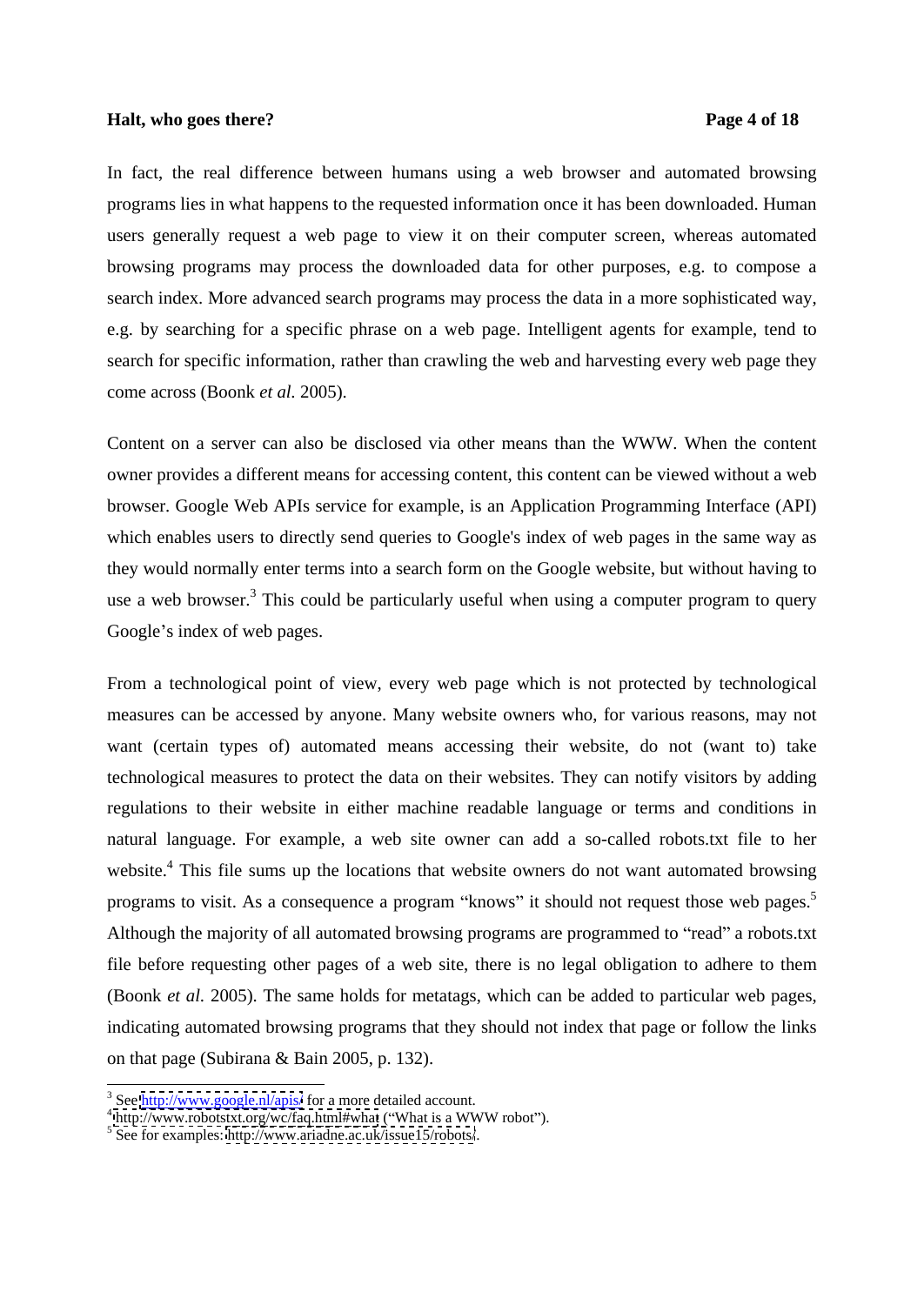## **Halt, who goes there?** Page 5 of 18

In an effort to regulate access by automated browsing programs, website owners often add terms and conditions to a website that prohibit or restrict the use of (certain types of) automated means.<sup>6</sup> Alternatively, many terms of use oblige users to have their programs adhere to machine-readable exclusion clauses.<sup>7</sup>

## **3. Why providers want to regulate access**

Although web site owners may well have good reasons to regulate access for automated means on their websites, simply refusing all automated means does not resolve any problems. First of all, not all automated browsing programs can be lumped together. A search bot which has been designed for indexing purposes may simply harvest all data on a website, continuously following every available link on each page. An intelligent search agent on the contrary, is more likely to request one page; then process it and stop once it has found the required information.

Secondly, from a user's point of view, the prospect of websites that can be searched automatically is very welcome, as it saves time. These "quality differences" among search programs makes it virtually impossible to devise a universal solution for the problem of programs being unable to comprehend natural language.

There are various reasons for regulating website access for automated means. For instance, not all web pages are suitable for access by automated means, e.g. when they contain (dynamic) content, such as pages with forms, which usually cannot be processed by automated means. To add a web page which contains "special offers" that frequently change, to a search index is highly unpractical, because the information on that page changes so quickly that the copy stored in the search engine's index only during a short period corresponds with the actual information. Hence, a website owner may not want automated means to index such a web page either. Additionally, some automated browsing programs occasionally cause inconvenience. A website may be visited by bots that do too many get-requests in too little time, which may cause the web server to malfunction. Further, visiting bots can generate too much traffic as they simply request every

<sup>&</sup>lt;sup>6</sup> Examples of terms that prohibit the use of automated means:

<http://www.findgift.com/Services/Terms-and-Conditions/> and,<http://info.lycos.com/legal/legal.asp>. <sup>7</sup>

Examples of terms that require adherence to robots.txt:<http://pages.ebay.co.uk/help/community/png-user.html> and<http://www.unibook.co.uk/terms.php>.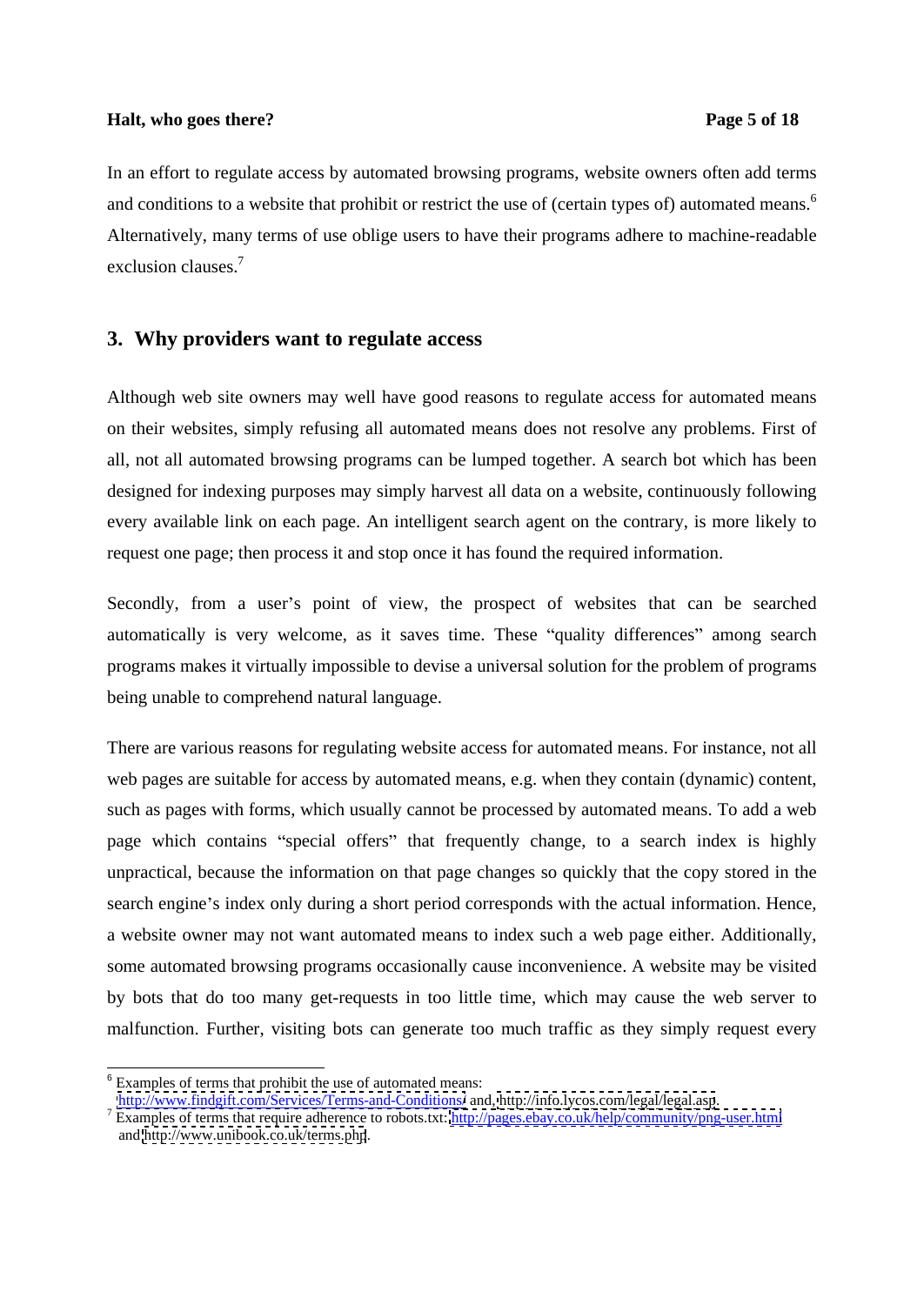## **Halt, who goes there?** Page 6 of 18

available web page and follow every available link on a web page instead of searching for specific information. Finally, many website owners want to protect the content on their website against copying of the content of the entire web site. A recent Dutch case, NVM v. Zoekallehuizen.nl deals with this issue. $8$  NVM, an association of estate agents, has a website [www.funda.nl](http://www.funda.nl) on which the total supply of houses for sale of all its estate agents is published. Individual estate agents also publish their supply of houses for sale on their own website. In this case, Zoekallehuizen.nl is accused of copying unprotected data from all web pages of the individual estate agents to its own website, which offers a collection of the current supply of houses for sale as well, and deep-linking to protected data on the websites of the individual estate agents.

## **4. Property as a legal basis**

On what legal basis a web site owner can successfully regulate website access for software agents and other automated means, is as yet unclear. At times, the web site owner may be able to appeal to copyright protection of the content. Website content can roughly be divided into two types, viz. content which is protected by intellectual property rights on the one hand and "unprotected" content on the other. Examples of the latter are pricelists, or web pages on which houses are advertised. Much of the information on the internet is not copyright protected (and not even protected by rights derived from the European Union Database Directive). In this paper, we will not discuss protection by intellectual property rights any further. Instead, we focus on the regulation of websites that mainly contain unprotected data. With regard to unprotected data, access regulation is even more important to a website owner. After all, in case a contract between parties is declared invalid, there is no intellectual property claim to fall back on.

Some authors argue that apart from intellectual property rights (notably copyright and database rights), it may also be possible to claim property rights of a different nature.*<sup>9</sup>* In several cases in the United States, the doctrine of trespass to chattels has been invoked successfully by web site

<sup>&</sup>lt;sup>8</sup> At the moment of writing this article, the court has not yet ruled in this case. As of 16 March 2006, the verdict will be published at<http://www.rechtspraak.nl>.<br><sup>9</sup> In Dutch law, the notion of a property right specifically refers to an all embracing right that can be exercised over

physical objects. Anglo-American law does not have a universal notion of property. In Anglo-American law, the notion refers to a more general right to both tangible and intangible property.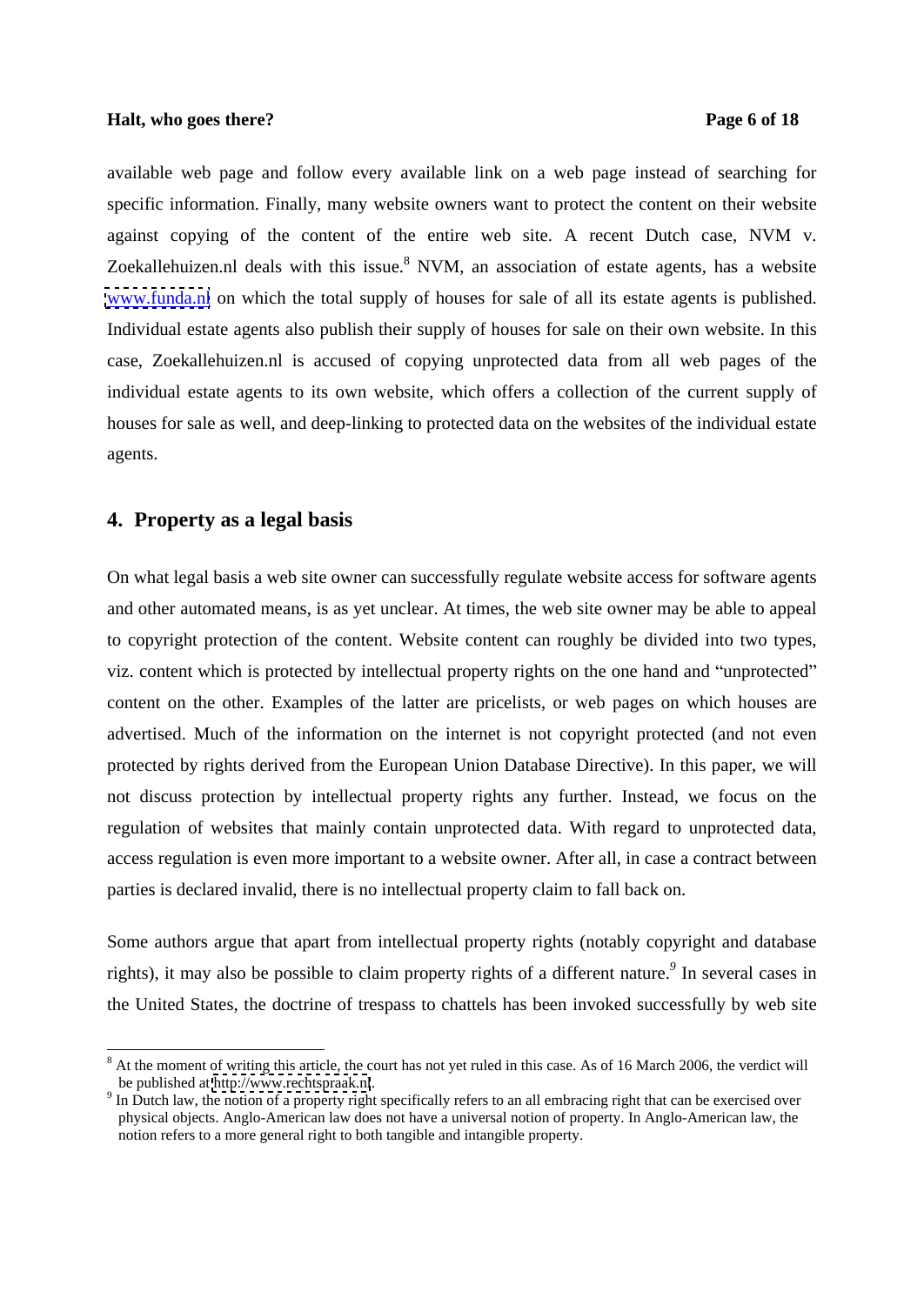## **Halt, who goes there?** Page 7 of 18

owners trying to ban specific users from their websites without applying technological means. This doctrine assumes that the owner of a computer system can exercise certain rights over her system. Whether such a computer system can also comprise intangible goods, is subject to discussion (Bellia 2004, McGowan 2004, Burk 2000, Elkin-Koren 2001, O Rourke 2001). In the eBay-Bidder's Edge case, the court argued that by continuing to request eBay's web pages while eBay had not only added a robots.txt to its pages, but had also explicitly stated that it did not want Bidder's Edge to crawl the eBay website and thus burdened eBay's systems, the conduct of Bidder's Edge constituted trespass to eBay's chattels.<sup>10</sup>

Under Dutch law, there have been two cases in which the plaintiff claimed that the defendant had violated the plaintiff's subjective right to (parts of) a computer system.<sup>11</sup> Both in the  $XSAALL/Abfab case<sup>12</sup>$  and in the Netwise/NTS case a subjective right on (parts of a) computer system was claimed.<sup>13</sup> In the case between internet provider XS4ALL and spammer Abfab, the highest Dutch court of justice, Hoge Raad, ruled that the company Abfab was not free to send unsolicited email to XS4ALL clients, because XS4ALL had summoned Abfab to stop sending the emails and a continuation of sending unsolicited emails was regarded a breach of XS4ALL's exclusive rights to her computer system.<sup>14</sup> However, to what measure such a property right can be recognised under Dutch law and what it should encompass, remains questionable.

## **5. Contract as a legal basis**

The presence of Terms and Conditions on a web site implies an underlying contract. The question, however, is whether it is possible to conclude a contract under these circumstances. Although the question whether consent to an offer to form a contract has been manifested is a

<sup>&</sup>lt;sup>10</sup> eBay, Inc. v. Bidder's Edge, Inc., 100 F. Supp. 2d 1058 (N.D. Cal. 2000).<br><sup>11</sup> There has been at least a third Dutch case, Court of Justice The Hague 21 juli 2004 (nationalevacaturebank.nl vs. CVBank), where property on intangible goods was granted, but the reason we do not discuss it here that it has been generally considered a misjudgement.<br><sup>12</sup> The Abfab/Xs4all case differs from the other cases in this paper, in that it was not about the request for

information (pull), but about the unsolicited sending of data (push).<br>
<sup>13</sup> Voorzieningenrechter Rotterdam 5 december 2002 (Netwise vs NTS) LJN AF2059, m.nt.T. de Graaf (www.javisite.nl), m.nt. A.R. Lodder, Computerrecht 2

<sup>&</sup>lt;sup>14</sup> HR 12 maart 2004 (Ab.Fab vs XS4all), LJN AN8483, m.nt. A.R. Lodder, vd Linden/Lodder, Annotaties internetrecht. Kluwer, 2006. See also [www.internetrechtspraak.nl](http://www.internetrechtspraak.nl).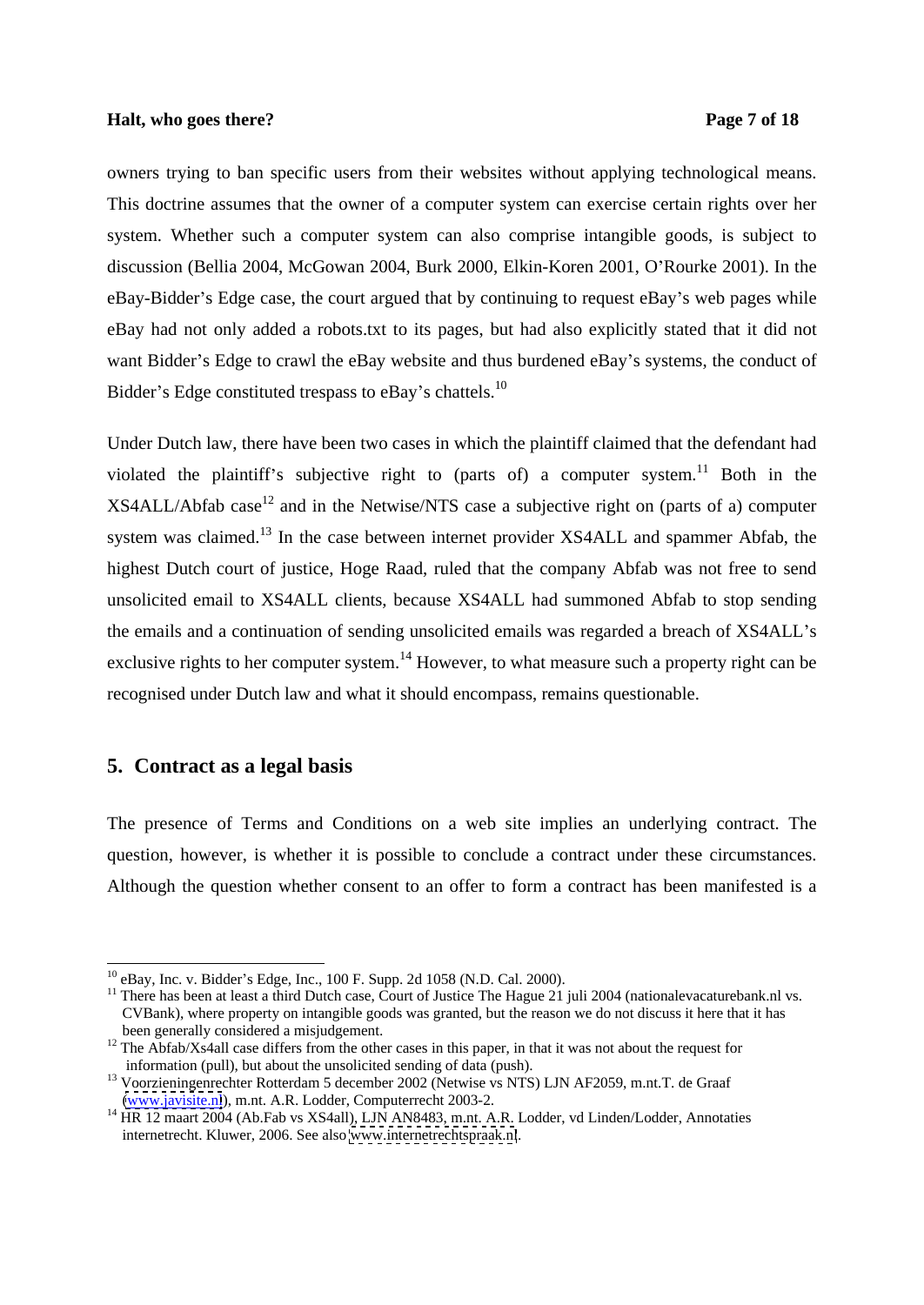## **Halt, who goes there?** Page 8 of 18

fact-specific inquiry, some general considerations can be given to decide whether and how such a contract could come into being.

#### **5.1 Does mere visiting a website constitute a contract?**

The first question in this respect is how the request for a web page is to be qualified. A related question is whether advertising a URL constitutes an offer and typing the URL an acceptance. In other words, can visiting a website be compared with opening the door to enter a shop?

As discussed above, a web site can only be viewed by a user when she first sends a request to the web server for a particular page. Upon the request, the web server will return information. Basically, this can either be the requested page (or the notification that the requested page cannot be found on that server), or the request for additional information, such as credentials required for viewing that page. Since all of this goes automatically, it is difficult to construct the corresponding consent of both the person responsible for the web server and the person requesting or the person behind the program which requests a website to make such an offer or accept the offer (Kerr 2004). Additionally, even if an offer and acceptance could be identified in such transactions, not all rights and duties are agreements under, e.g. Dutch law. For example, the agreement to attend a dinner party is no more than a rule of decency rather than a legal agreement. At least one of the parties must have an obligation to the other which is enforceable in a court of law (cf. Dutch law, Asser-Hartkamp 2004, p. 6-11). In our opinion, neither the request for a web page, nor the return of information can easily be regarded as output which can be enforced in a court of law.

The issue becomes clearer when we compare this situation with opening a door to enter a shop in real life. Is a contract concluded at the moment a door is opened to enter a shop? Under Dutch law, a visitor to a website cannot be said to have consented in anything legally enforceable yet. Opening a door in this case is more likely to be a physical action than an act that constitutes the conclusion of a contract.

When terms and conditions are presented in a shop, they will at least be part of the contract that is concluded when an item from the shop is being purchased. Nonetheless, it has been accepted that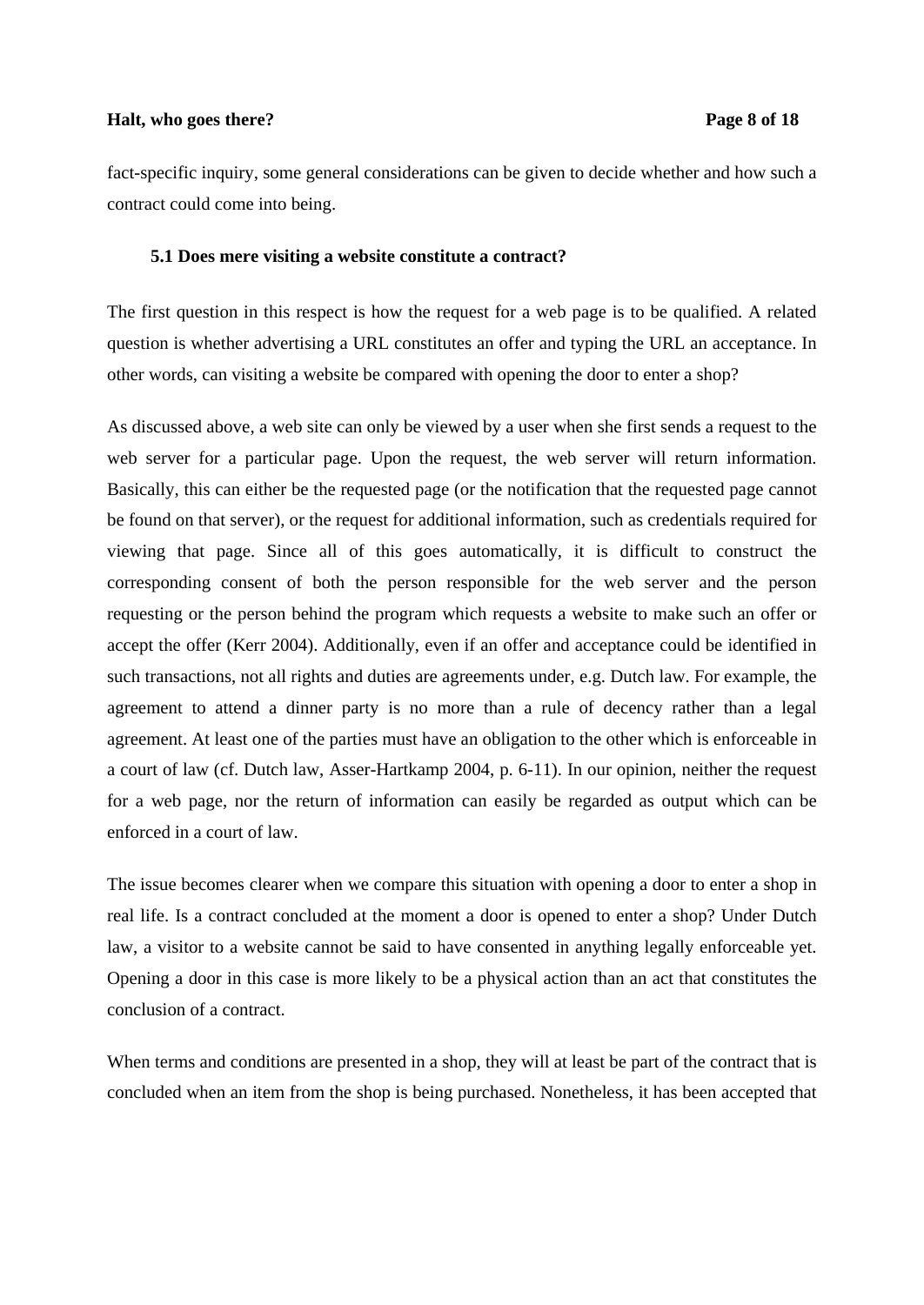## **Halt, who goes there?** Page 9 of 18

that a simple exoneration clause presented clearly to customers in a shop or business accommodation is valid because customers can be considered to have taken notice of the clause.

Returning to the issue of website access, article 10 of the E-commerce Directive requires a service provider to provide information on "(...) (a) the different *technical steps* to *conclude* the *contract*.<sup>"15</sup> According to Lodder (2002, p. 83), the Directive provides for such information in order to prevent that people are contractually bound before knowing it. The Directive does not deal with contracts that regulate the service of offering information on a website. Although the Directive only discusses the conclusion of a contract for the deliverance of services and goods for which an order has been placed, it is questionable whether this would imply that a contract for the service of offering information on a website could be concluded by merely returning a web page upon request.

If knocking on the door of a web site is considered a mere fact, then when and how do agreements with respect to website access come into existence? This question is particularly important when discussing the applicability of terms and conditions regarding website use. Such terms can serve several purposes, for example regulating access to websites, behaviour on that web site, the use of the content of a website, privacy issues, etc. How can these terms become part of an agreement between the website owner and the website user?

#### **5.2 Browse-wrap agreements**

When a website is not protected by technological measures, terms of use are generally presented either as click-wrap agreements or as browse-wrap agreements. Click-wrap agreements typically require a visitor to actively declare consent to terms before continuing to view the web site. Browse-wrap agreements are based on the assumption that one's assent to such a contract is achieved by the mere act of browsing a web page.<sup>16</sup> In practice, many web pages can be viewed without first having read those terms of use.

<sup>&</sup>lt;sup>15</sup> Directive 2000/31/EC of the European parliament and of the Council of 8 June 2000 on certain legal aspects of information society services, in particular electronic commerce, in the Internal Market (Directive on electronic commerce).<br><sup>16</sup> See e.g. [http://www.zvulony.com/browse\\_wrap.html](http://www.zvulony.com/browse_wrap.html). Kunz *et al.* (2001).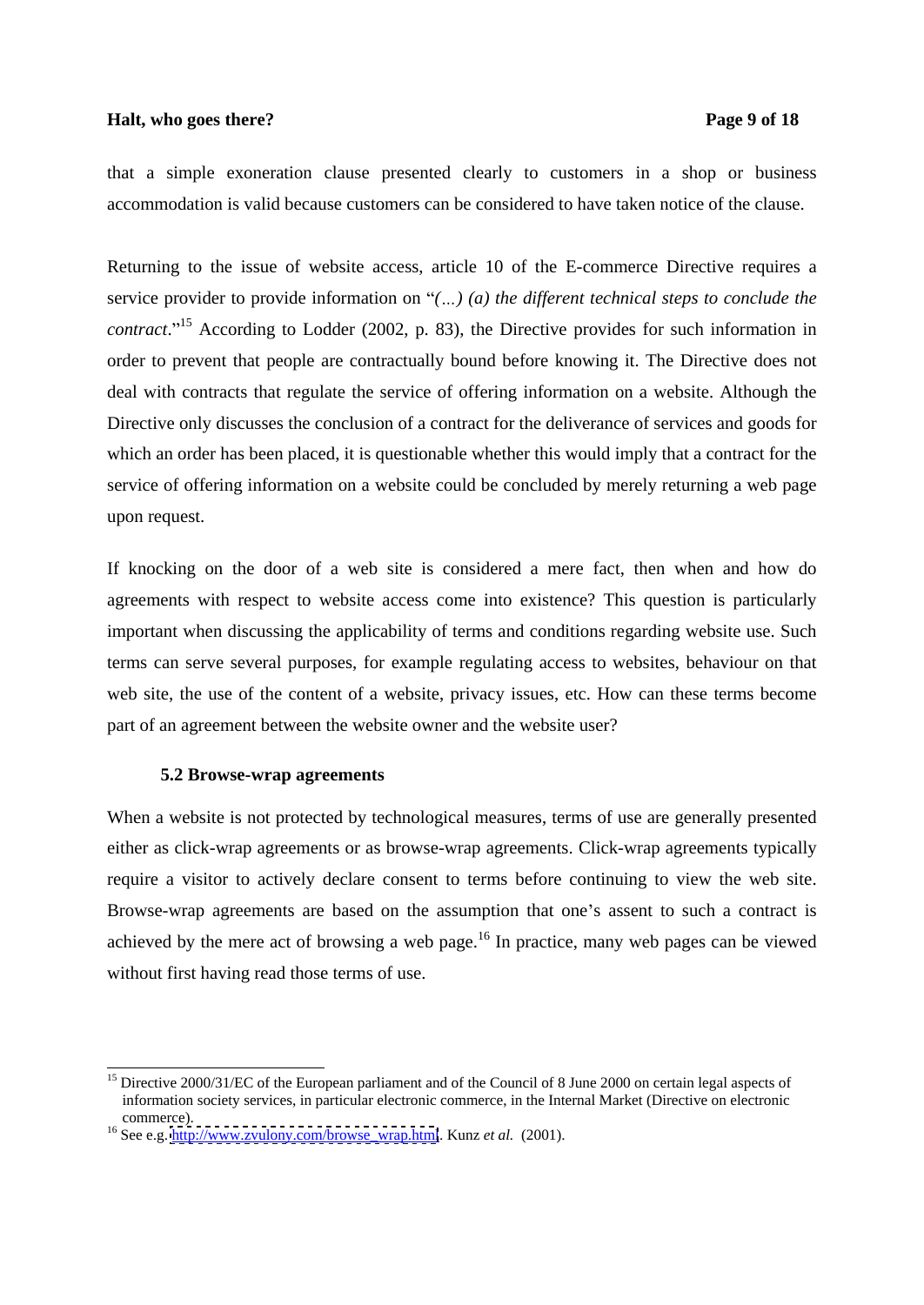## **Halt, who goes there?** Page 10 of 18

In our opinion, the applicability of terms to a contract on a website depends on the nature of the contract that is to be concluded. To our knowledge, almost all website owners with terms and conditions on their websites regard their website as a service or a part of their service, which they only offer under their terms of use. In the EU context best-known as Information Society Services (cf. Directive 2000/31/EC). At least two types of websites can be identified:

- 1. Websites on which actual goods or services are sold, and;
- 2. Websites which only offer information, which can be considered (as) a service.

On both types of websites, the service of offering information can be offered under terms and conditions. With regard to the conditions for providing the service of offering information, browse-wrap agreements often appear. A possible agreement between parties is then meant to cover the service of providing a website with particular information to the user under the terms of use of the website.

When it comes to the purchase of goods or services though, users are more likely to expect additional terms and conditions governing their contract, so they can be expected to inquire the possibility of additional terms. Moreover, the moment a contract covering the actual purchase of goods or services has definitely come into being, can be stated more clearly, because it coincides with the moment of purchase. As outlined in article 9, 10 and 11 of the E-commerce Directive, the website owner must have fulfilled certain information requirements as well at this point. It is thus highly unlikely for such contracts to be concluded via a browse-wrap agreement.

Under Dutch law, for a tacit acceptance of an offer it is sufficient that a user has been notified of the other party s practice of applying terms at the moment of conclusion of the contract. Knowledge of the existence of terms that may be applicable to a contract at the moment of conclusion of the contract is required; otherwise terms cannot be part of the contract.<sup>17</sup> When pages can be viewed without even coming across a notification that terms are applicable, it would be a justifiable point of view to state that terms can certainly not apply until after a notification that specific terms are applicable.<sup>18</sup> The question remains whether mentioning the existence of

<sup>&</sup>lt;sup>17</sup> In Dutch law, this is stated in article 6:217 BW.<br><sup>18</sup> In this respect, knowledge of the existence of terms governing a contract must be distinguished from the knowledge of the content of those terms.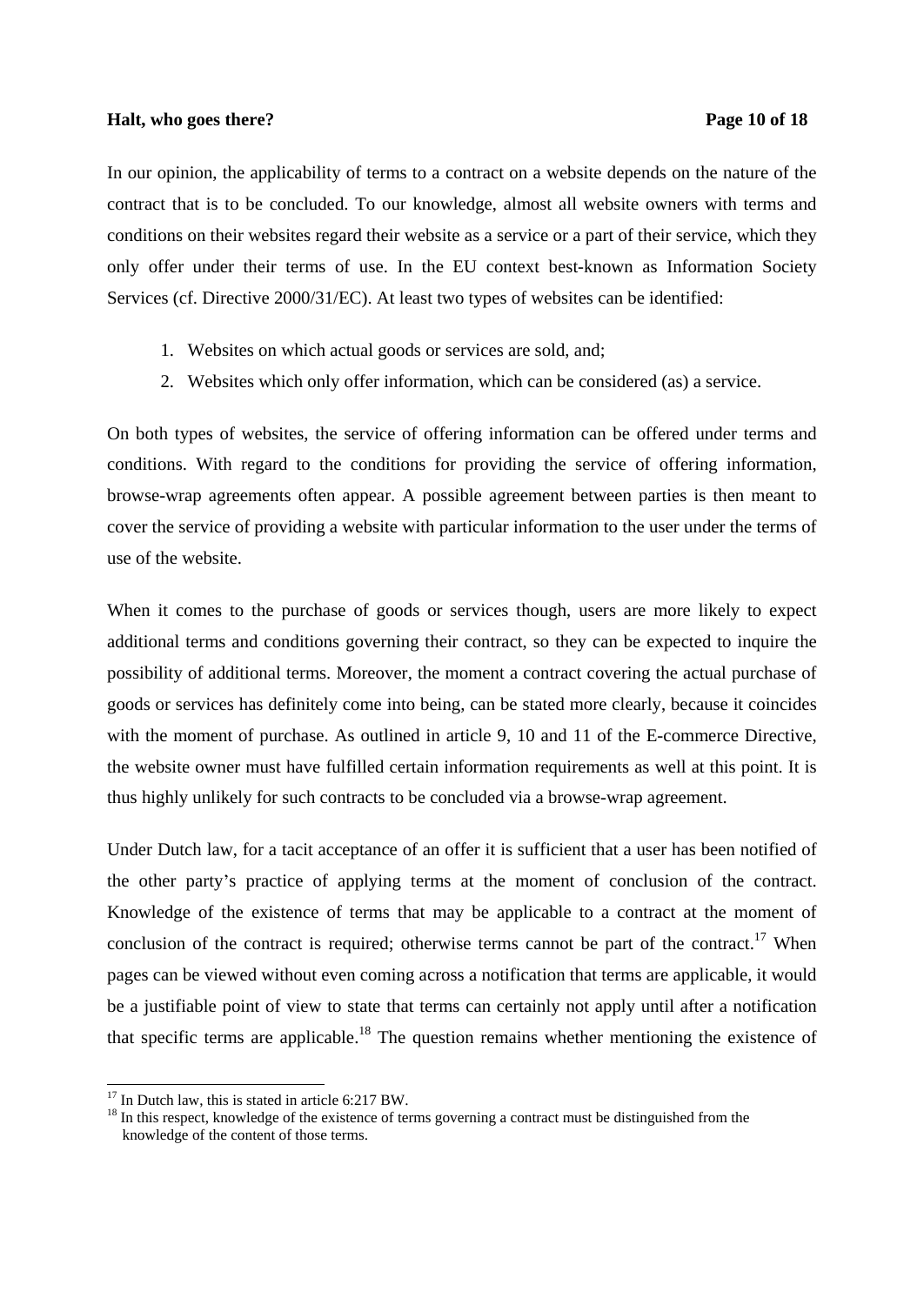## **Halt, who goes there?** Page 11 of 18

terms by adding a link to one or more web pages is sufficient for these terms to be enforceable. Apart from notifying the user that terms exist, the website owner must also give the visitor to a website a reasonable possibility to take notice of the contents of terms, under penalty of voidable terms.<sup>19</sup> It should be noted though that the average internet user is in general aware of the existence of terms of use regarding the browsing on a website. So, it could be argued that for a "take notice" the existing general practice on the internet suffices. For instance, we all know that cookies can be placed on our computers in order to facilitate the browsing of a site. The EU Directive 2002/58/EC on privacy in the sector telecommunication explicitly addresses this topic. Users may, of course, agree explicitly to each cookie being installed, but this means practically that browsing becomes almost impossible.Therefore users generally indicated in their browser, often without knowing, that they accept certain cookies being placed. Another example, if one copies a CD to the computer while being connected to the internet, Windows Media Player places additional information such as album covers, song titles, etc. This is also a standard configuration. In sum, both in practice (standard configurations) as well as in case of implied consent based on existing practice on the internet, many contracts are concluded with terms applicable without the users knowing it.

### **5.3 Case law**

In recent cases, some further guidelines have been given to determine how a web site user can be made aware of both the existence and the conditions to a contract. In the United States, there have been several cases with regard to the applicability of such terms.<sup>20</sup> A well-known case in this respect is the Specht v Netcape case, in which a U.S. district court ruled over the enforceability of a browse-wrap agreement that had been put on a Netscape's website. The court ruled the terms to be unenforceable because the visitors on that website had not been given the possibility to agree to those terms.<sup>21</sup> From the Register v Verio case, it follows that a professional party who repeatedly visits a website and thus gathers knowledge of terms on that website, particularly when the party engages in activities that are usually restricted such as harvesting email addresses on a web site, has accepted the terms.<sup>22</sup> In this case, the question whether there was a browsewrap agreement was left aside. In a more recent US case between Hubbert and Dell, the terms

<sup>&</sup>lt;sup>19</sup> Article 6:233 BW.<br><sup>20</sup> [http://gsulaw.gsu.edu/lawand/papers/su03/darden\\_thorpe/](http://gsulaw.gsu.edu/lawand/papers/su03/darden_thorpe/)<br><sup>21</sup> See e.g. [http://www.cio.com/research/legal/edit/010402\\_agree.html?action=print](http://www.cio.com/research/legal/edit/010402_agree.html?action=print)<br><sup>22</sup> Register.com, Inc. v. Verio, Inc., 356 F.3d 393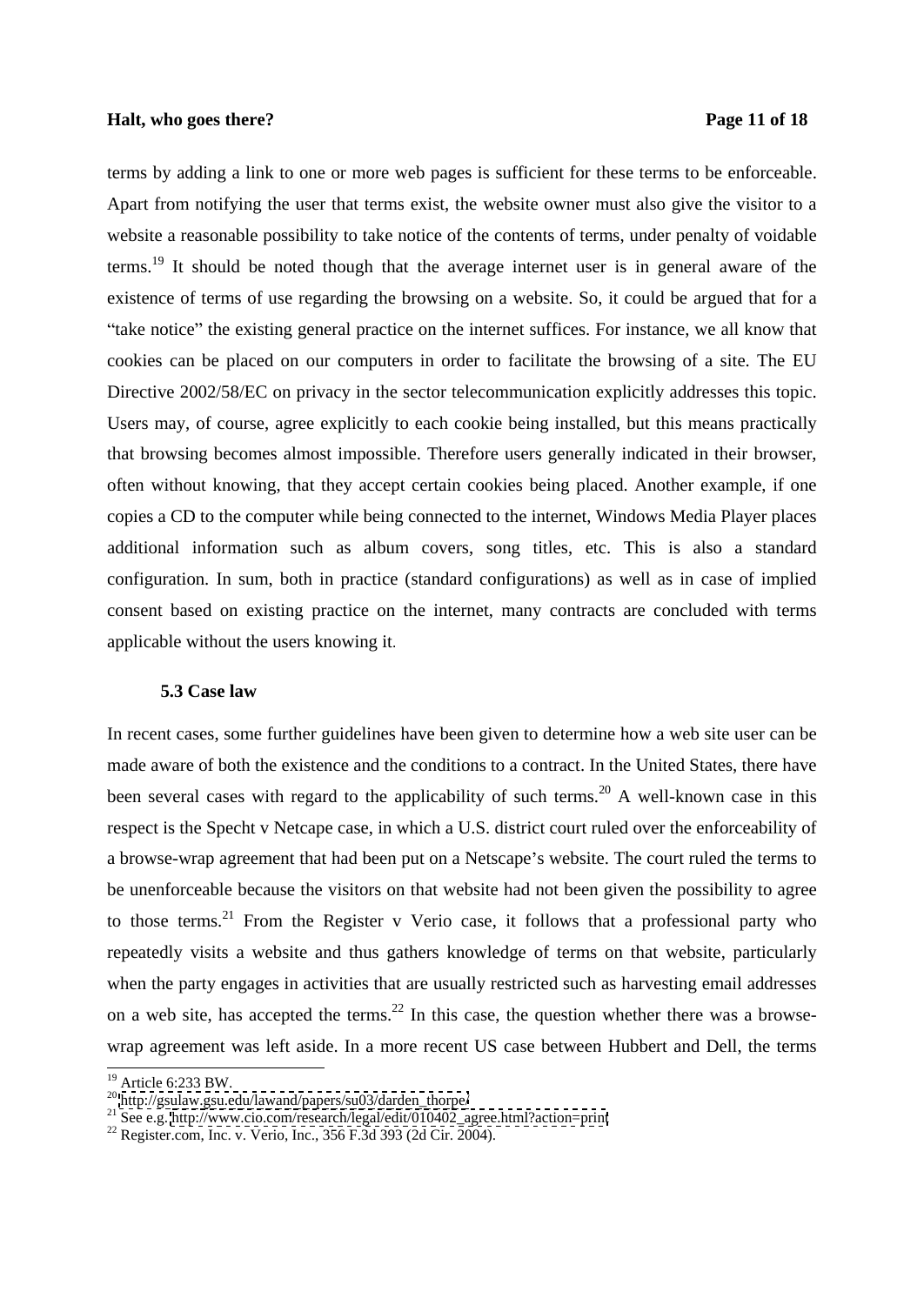## **Halt, who goes there?** Page 12 of 18

and conditions containing the arbitration clause were declared part of the contract between the customer and the provider.<sup>23</sup> The Dutch case Netwise/NTS had an outcome similar to  $\text{Register/Verio.}^{24}$ 

The above cases may serve as a starting point for determining the circumstances and the moment that human users can be regarded to have consented to terms and conditions on a web site. Whether a user can be regarded to have consented to terms is largely a factual question. Besides the considerations regarding standard practice in the previous section, under different circumstances a user cannot have consented to terms until she has been informed at some time that terms exist by, e.g. a link on one or more of the web pages she has visited and access to the terms has been provided. It can be concluded that consent to terms on a web site can be assumed more easily depending on the number of pages of a website visited after the user has come across the notification of the existence of terms on a web site. Additionally, it can be stated that a visitor who does not agree with the terms on a website should stop visiting that site. If she does continue to request web pages, such behaviour may be explained as a tacit consent to the terms of use.

With regard to the case law discussed above, we do remark that although all of the above cases involved automated browsing programs requesting web pages, in none of the decisions the possibility was expressed that the user of such programs may not have noticed terms because her program queried the website or, more precisely, the web server. A reason for this could be that the browsing programs in question were built to access one or a few particular web sites, which were pre-programmed to some extent by their user. The fact that users are considered responsible for the behaviour of current browsing programs because they are regarded as instruments could be an underlying reason as well, even though all mentioned cases lack argumentation of that kind.

In the near future, in case agents would become more autonomous, it will be more difficult to relate an agent's actions to its human principal. With regard to autonomous software agents, which distinguish oneself from the other automated browsing programs by their autonomy, the degree to which one can be held responsible and liable for actions committed by such agents is already subject to discussion for quite some time (Lerouge 1999, Weitzenboeck 2001).

<sup>23</sup> *Hubbert v. Dell Corp.,* 2005 Ill. App. LEXIS 808 (Aug. 12, 2005):

<http://www.state.il.us/court/Opinions/AppellateCourt/2005/5thDistrict/August/Html/5030643.htm>

<sup>&</sup>lt;sup>24</sup> Voorzieningenrechter Rechtbank Rotterdam, 5 december 2002 (Netwise//NTS), LJN: AF2059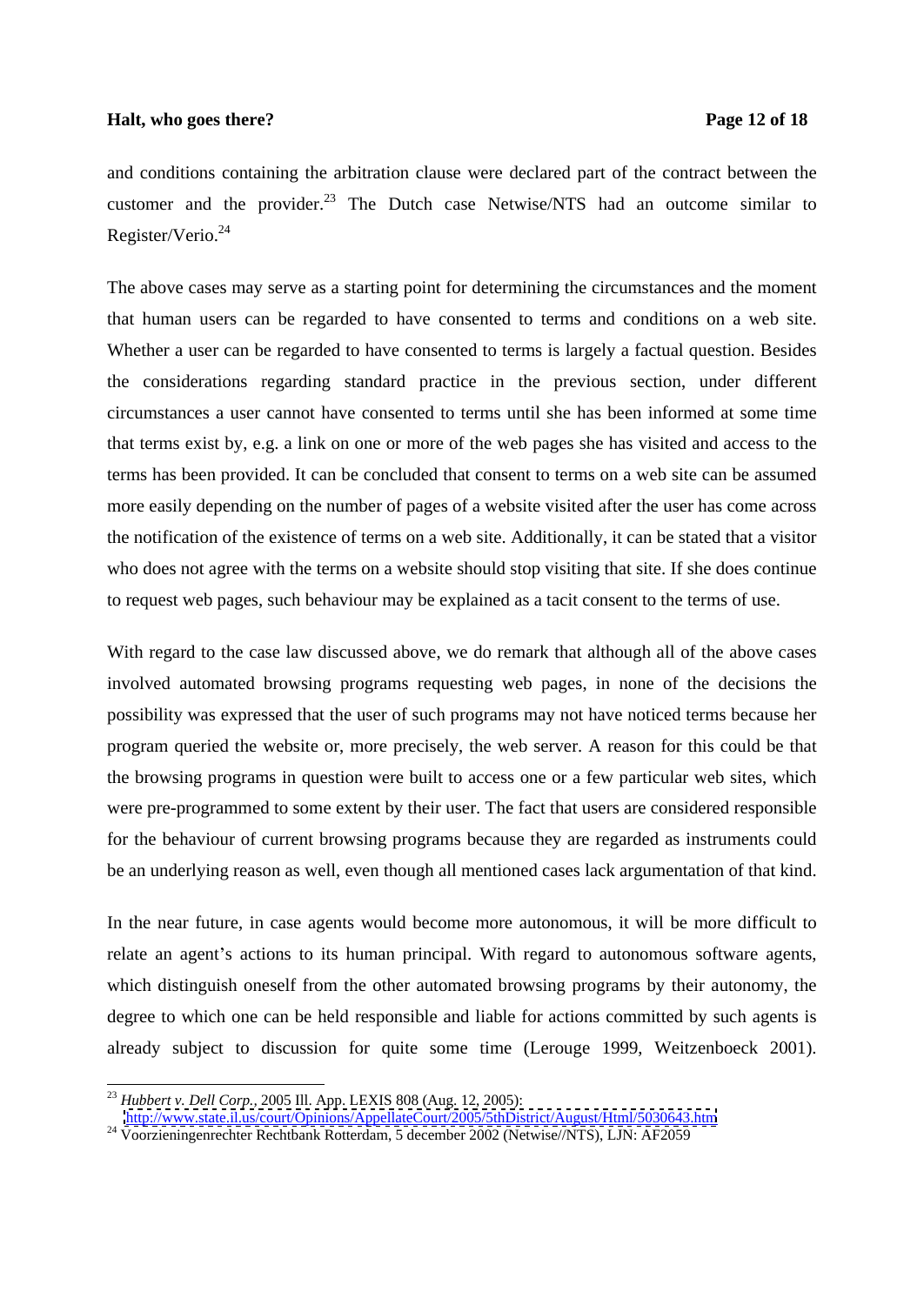## **Halt, who goes there?** Page 13 of 18

Interestingly, a small number of websites, for example the Veron-website, explicitly hold users of automated means responsible for the behaviour of those programs on the web site.<sup>25</sup>

## **5.4 From humans to agents**

It can be concluded that a user's tacit consent to terms of use on a website may be possible, depending on the actual circumstances. However, in our opinion, a user cannot tacitly consent to conditions that go beyond provisions which are necessary for a proper functioning of the service of offering information on that website. Examples of such provisions are access regulations, provisions with regard to a user's behaviour on a website (e.g. the prohibition of the use of bad language on a forum), and provisions about what may be done with the content (privacy policy, intellectual property notices). When consent to terms can be assumed, a contract between the website owner and a visitor to the website with regard to the service of offering information on that website may come into being.

The same holds when a web site is visited by agents or other automated means, even though in reality agents are still unable to process terms of use on a website. As automated means are still regarded as instruments rather than actors by some (For a discussion in Dutch on this topic, see Voulon 2004 and Lodder 2004), their human principles in any case responsible for each of their actions initiated on a web site.

From the above, it follows that regulating agent access through the use of terms and conditions is not effective due to the inability for agents to understand that there are terms and conditions on a web site. Unless website owners call the owners of agents and other automated means to account for not adhering to terms on a website, they fail to make clear through terms of use that some automated means are not welcome. The more autonomous agents are become, the less practical it will become to require agent users to read terms on a website first before sending their program to process the website. While natural language processing forcomputer programs such as agents is still in its infancy, it is necessary to look at other options. So how can agents and other automated means be made aware of access regulations on websites?

<sup>&</sup>lt;sup>25</sup> <http://www.veron.nl/copyright.htm>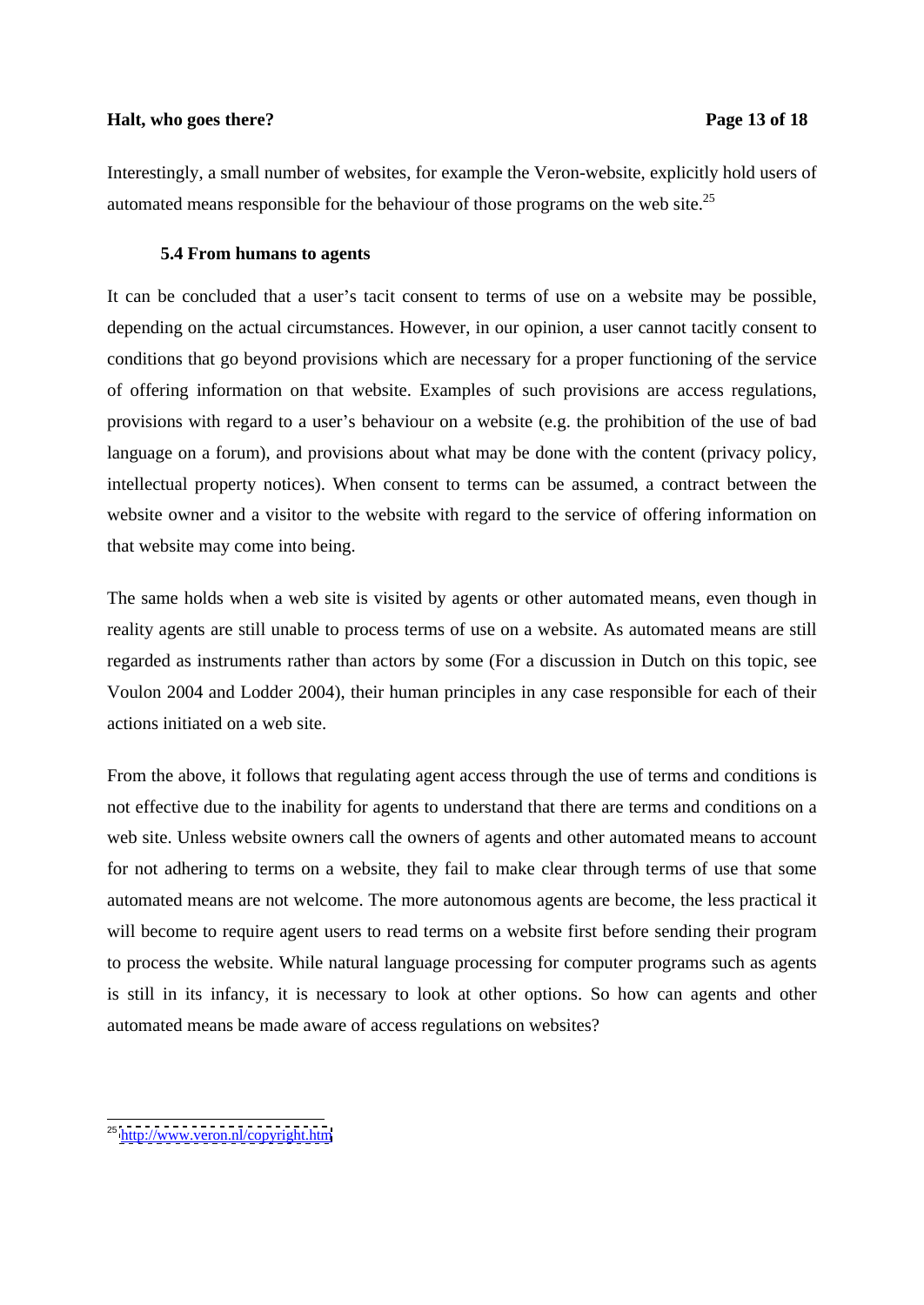## **Halt, who goes there?** Page 14 of 18

# **6. More effective regulation of website access**

Several suggestions can be made to regulate website access for agents more effectively, without having to take technological measures.

First of all, one can develop a web site which is completely inaccessible for agents. For example, websites which are made with the Macromedia Flash program require a Flash player to be viewed. There is usually some text on the home page and users are required to press "enter" to access the other pages. Web pages that consist only of pictures, as is often the case with Flash pages, can only be viewed by human users, since pictures cannot not be processed by automated means. This method is a rather rigorous one, because it simply excludes all automated means.

Secondly, we suggest the development for agents (as more sophisticated automated browsing programs) a special agent.txt file, that allows to give specific access instructions to agents. It is even possible to devise special protocols reserved to agents, through which an agent can identify itself. That way, a web site owner could for example decide only to return web pages to agents with particular properties or whose users have explicitly consented in the web site's terms and conditions. As far as autonomous agents are concerned, a further possibility concerns the development of protocols for online negotiation between agents and website owners (cf. Brazier *et al.* 2003). The conditions on which a particular agent is allowed to access a specific web site can thus be negotiated on an individual basis. Although agent negotiation may appear to be a promising solution, adherence to such measures would still happen on a voluntarily basis. When agents do not identify themselves as such, they can still access all web pages without knowledge of the web site owner. The success of such methods depends on the willingness of both parties. Another objection is that terms normally are not negotiable. During a meeting of the Dutch association of IT & Law on agents in 2000 Jac. Rinkes made this point in reply to the suggestion that agents could negotiate over contract terms. He told that when he negotiated to exclude a specific term applicable to the buying of a washing machine, he did manage to speak to the shop owner, but was 'thrown out' without a washing machine within five minutes anyway.

A third option to more effectively regulate access to websites for automated means could be to legally impose adherence by automated means to any machine readable no-robots clause (robots.txt, no-robots metatags, agent.txt etc.). Unfortunately, measures of that kind are unlikely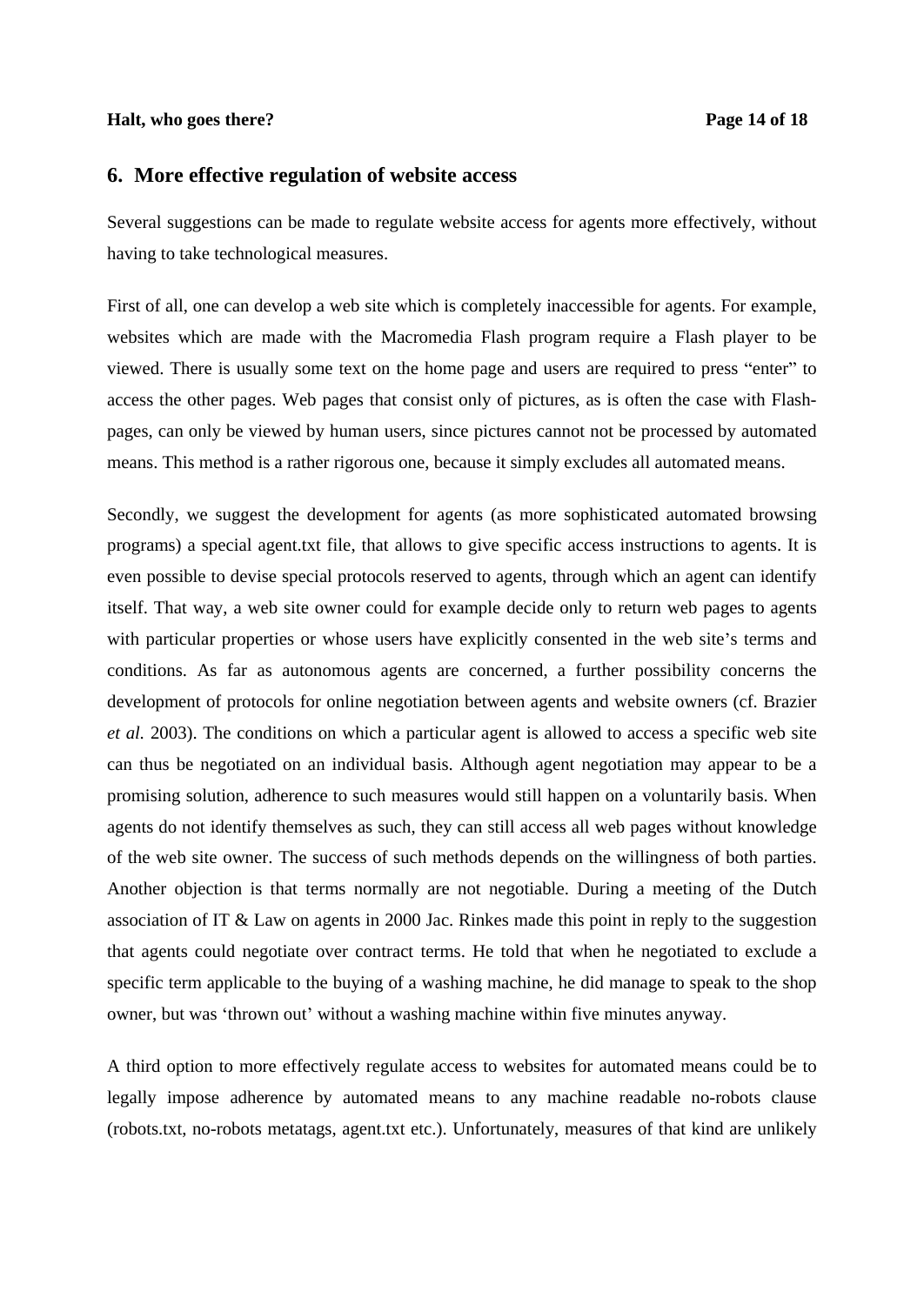## **Halt, who goes there?** Page 15 of 18

to resolve the issue of regulating agent access to websites. After all, without the application of technological measures, web site owners cannot see whether it is an agent that does an individual get-request. Moreover, such a solution disregards the reason for which robots.txt were originally devised, namely to resolve the nuisance caused by automated browsing programs visiting web pages that were unsuitable for them. Imposing adherence to such clauses fail to distinguish between the various reasons for banning automated means. It makes rather a difference when a website owner bans a program to prevent nuisance or to protect content. For that reason, any solution that does not take into account the various reasons website owners have when they inform users that they do not want automated means accessing their website, is insufficient.

More importantly, it should be noted that *how* a user views a particular web page on her own computer is usually not visible to website owners. From the website owner's viewpoint, both a computer program and a human user (who uses a computer program -browser- to request pages as well) request a web page in exactly the same way. Basically, their manner of requesting pages only differs with regard to the number of requests or the interval with which the requests are sent. In the light of the above explanation of how websites are requested, this means that website owners try and dictate what users do with the website content once it has been transferred to a user's computer. We think the power of a website owner cannot possibly go as far as to dictate what users do with unprotected data which had been sent to their computer upon request. It is highly questionable why automated means representing a person should not allowed access when the person they represent is free to request a web page.

## **7. Concluding remarks**

The internet is a strange phenomenon. It is important to be present, it is more important to be visited, and it is most important to be visited often and be ranked among the first ten hits of search engines. A necessary condition to be ranked high on a query result is that bots, automated programs, do visit your web page. It appears that some bots (e.g., from Google) are more welcome than others (e.g., from Bidder's edge). In general, providers of web site services do not always like bots, e.g. because they take resources of their servers or they index often changing information. The mind-boggling question here is: how to regulate website access to content that is in principle made available to all. We discussed what legal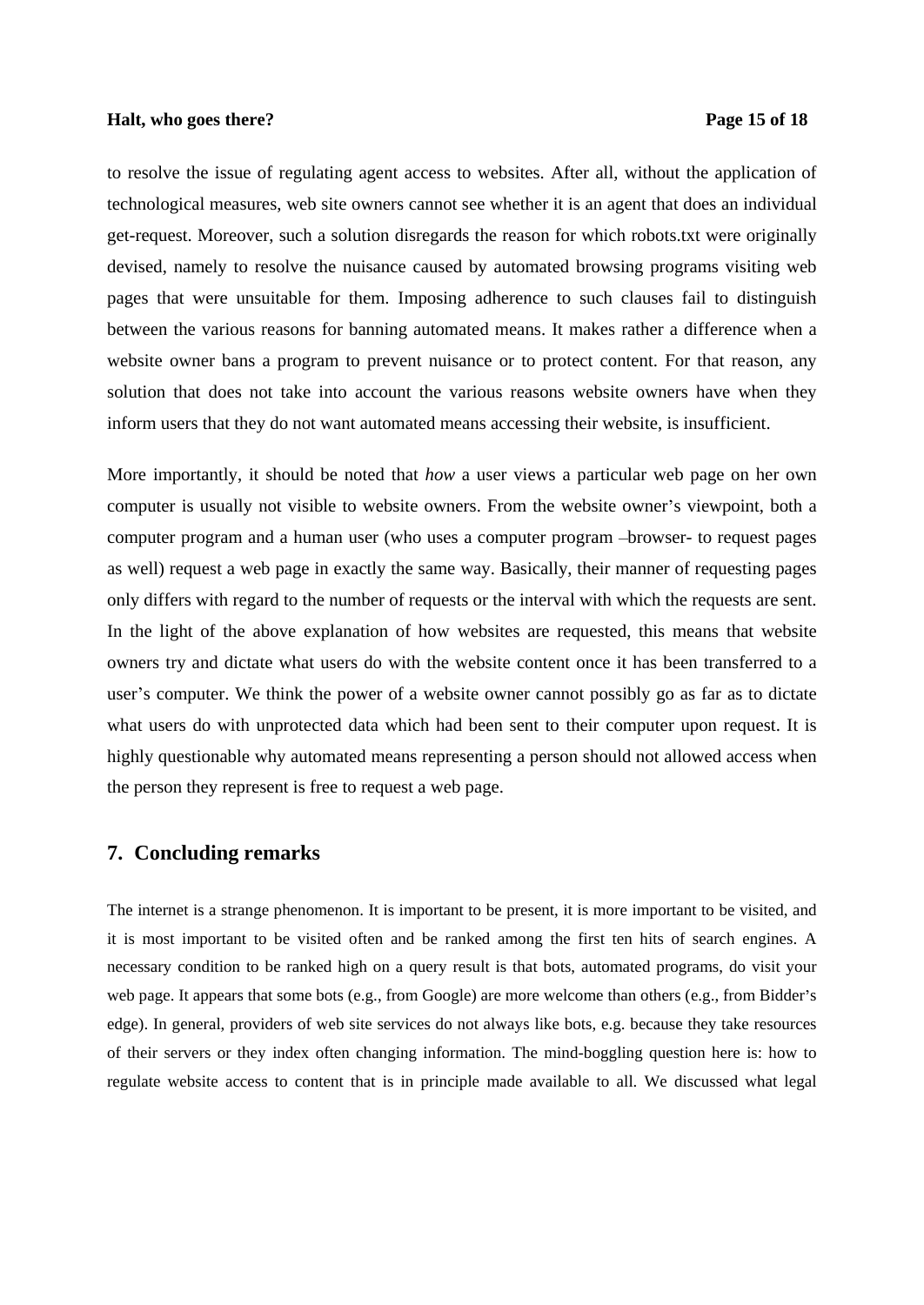## **Halt, who goes there?** Page 16 of 18

grounds exists for regulation of website visits, with an emphasisof you might say more sympathetic automated means: intelligent agents.

We analysed briefly whether property of servers could form the legal basis. There is no final answer yet. The contractual basis appears to be more natural from a legal point of view. We distinguished two reasons why one might assume a contract has been concluded:

- on the basis of the standard configuration of browsers that allow the provider of a website to perform specific acts (such as storing cookies);
- $\bullet$  on the basis of standard practice we all know providers apply policies and give directions regarding website use If we do not investigate the existence and content of such terms, wecan in principle be bounded.

This all applies to human users, what about their automated counterparts? This issue is more difficult to solve. One problem is that agents or bots cannot read natural text, so they can only be bound to directions that are presented in a recognizable format. An option is to address their human users, but that is not a real option since there can be many users and addressing them all personally is quite difficult(if they can be traced at all).

Over time, however, the use of agents is expected to become more common. At that moment it becomes necessary for website owners to present their terms of use in an appropriate format (Lodder & Voulon 2002). After all, agents can generate access by human users or increase the dissemination of the content offered. And basically, that is what all website owners want.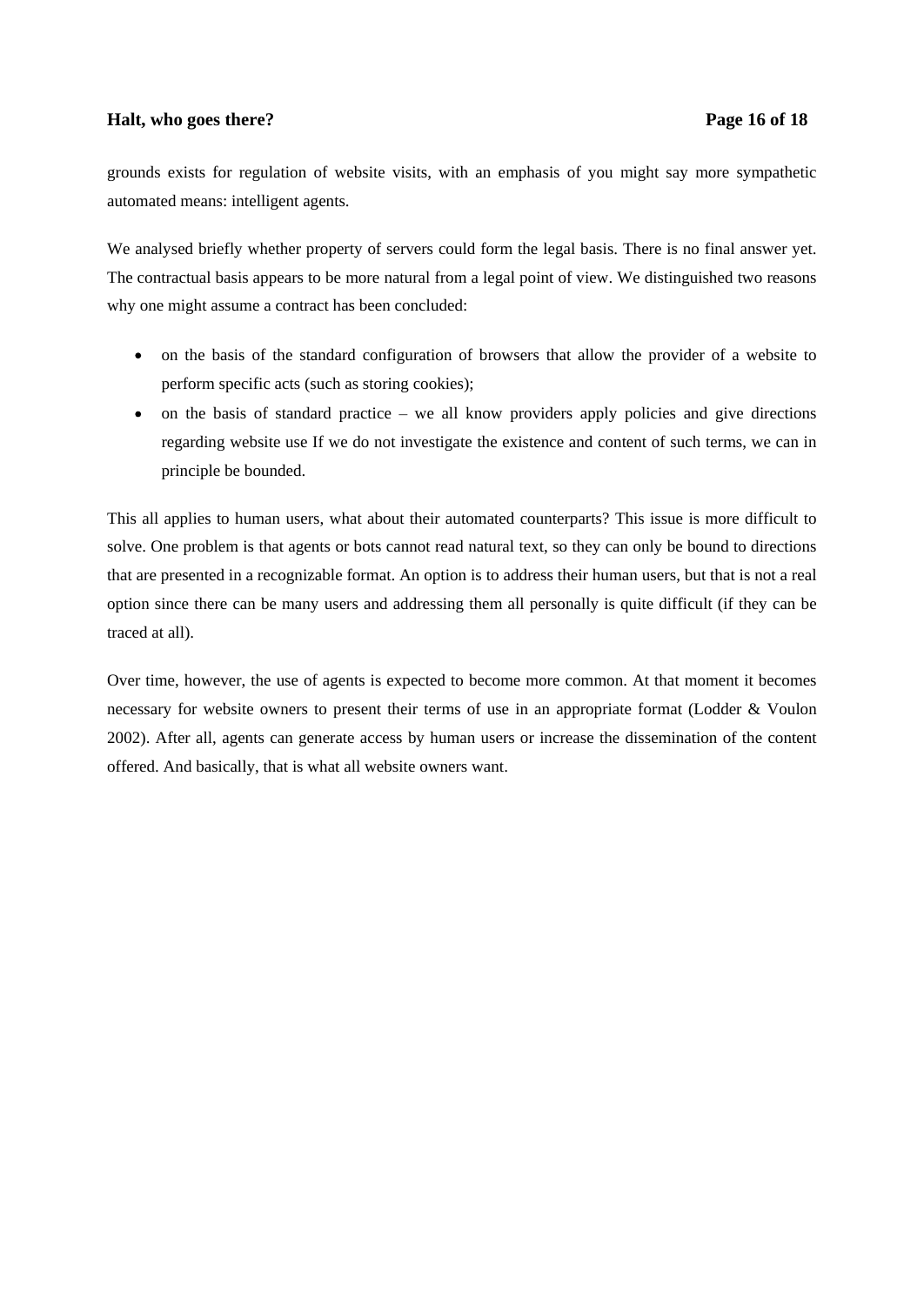## **Halt, who goes there?** Page 17 of 18

## **Acknowledgements**

The first author has written this article within the framework of the Virtual Bridges project (see [http://www.iids.org/research/legal\\_aspects](http://www.iids.org/research/legal_aspects)).

# **References**

**Asser**, C. and Hartkamp, A.S. (2004), 4: *Verbintenissenrecht, Dl. 1, De verbintenis in het algemeen,* Deventer 2004

- **Bellia,** P.L., (2004), Defending Cyberproperty, 79 *N.Y.U. L. Rev.* 2164 (2004).
- **Boonk,** M.L., Groot, D.R.A. de, Brazier, F.M.T. and Oskamp, A. (2005), Agent Exclusion on Websites, In: *Proceedings of The 4th Workshop on the Law of Electronic Agents* (LEA 2005), pp. 13-20, <http://pubs.cli.vu/pub238.php>.
- **Brazier**, F.M.T., Oskamp, A., Schellekens, M.H.M. and Wijngaards, N.J.E. (2003), Are mobile agents outlawed processes?, In: Oskamp, A. and Weitzenboeck, E. (eds.), *Proceedings of LEA 2003: The Law and Electronic Agents*, pp. 127-139,
- **Burk,** D.L. (2000), The Trouble With Trespass, 4 *J. Small & Emerging Bus. Law* 27 (2000)
- **Elkin-Koren** (2001), N., Let the Crawlers Crawl: On Virtual Gatekeepers and the Right to Exclude Indexing, *49 J. copyright Soc y* 165 (2001)
- **Kerr**, I.R. (2004), Bots, Babes and the Californication of Commerce, *University of Ottawa Law and Technology Journal*, Volume 1, issue 1-2, 20004. <http://www.uoltj.ca/articles/vol1.1-2/2003-2004.1.1-2.uoltj.Kerr.285->324.pdf.  $324.pdf.$
- **Kunz**, Christina L. *et al* (2001), Click-Through Agreements: Strategies for Avoiding Disputes on Validity of Assent, 57 *Bus. Law.* 401 (2001).
- **Lerouge**, J.F. (1999), The use of electronic agents questioned under contractual law: suggested solutions on a European and American level, *John Marshall Journal of Computer and Information Law* 1999.
- **Lodder,** A.R. (2002), Directive 2000/31/EC , in Lodder, A.R. & Kaspersen, H.W.K. (eds.), *eDirectives: guide to European Union Law on E-commerce*, Kluwer Law International 2002.
- **Lodder,** A.R. (2004), Man and machine: what's the difference. *JAVI*, 3(1):20-21, 2004, <http://www.javisite.nl/Artikel/0401-020AR.pdf>
- **Lodder,** A.R. & M.B. Voulon (2002), 'Intelligent agents and the information requirements of the Directives on distance selling and e-commerce', *International Review of Law, Computers & Technology*, Volume 16, no.3, p. 277-287.
- **McGowan,** D. (2004), "The Trespass Trouble and the Metaphor Muddle" . *Minnesota Legal Studies Research Paper*  No. 04-5. Available at SSRN: http://ssrn.com/abstract=521982 or DOI: 10.2139/ssrn.521982
- **McGowan,** D. (forthcoming), "Website Access: The Case for Consent" . *Loyola-Chicago Law Journal*, Forthcoming <http://ssrn.com/abstract=420620!;>